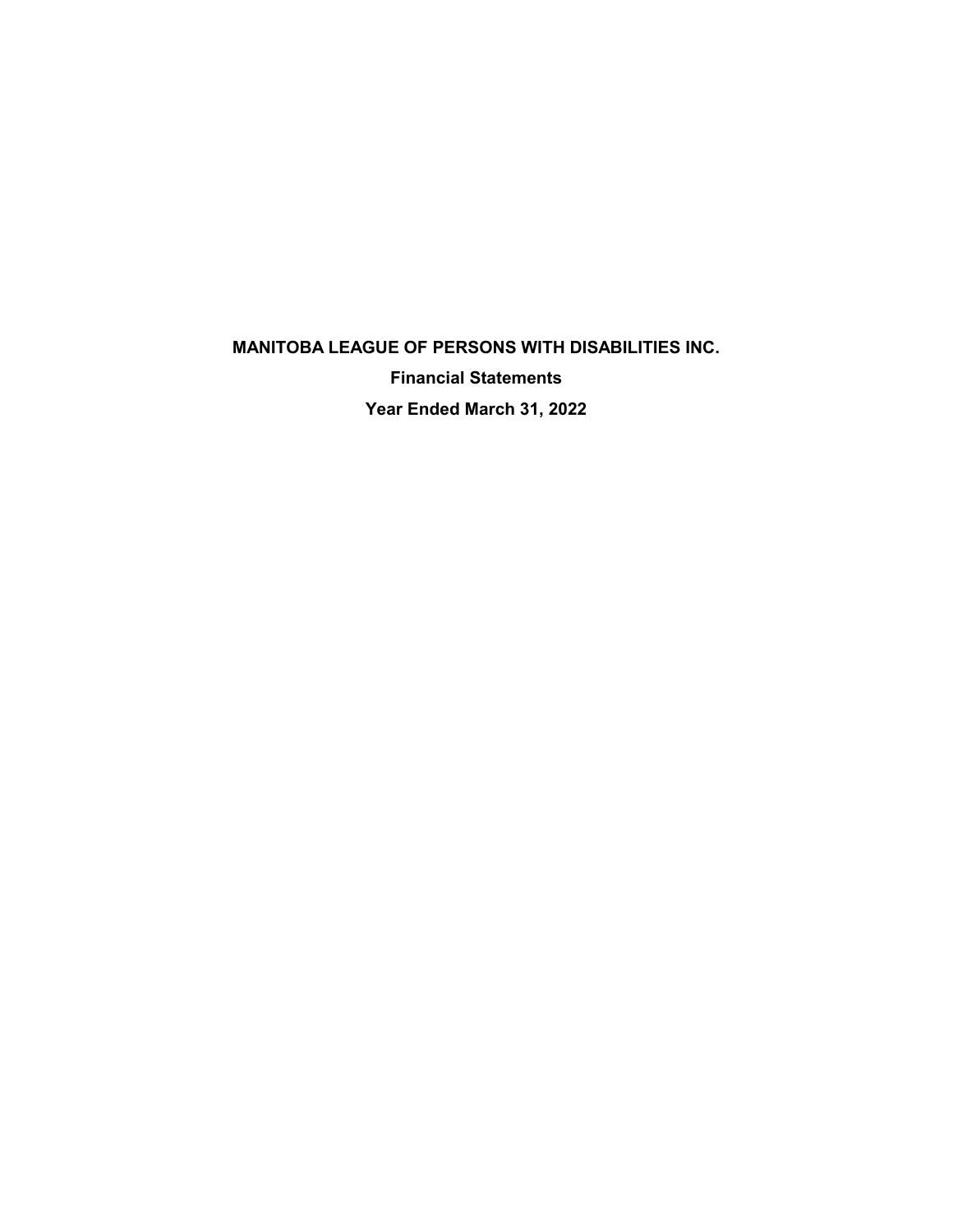**INDEPENDENT AUDITOR'S REPORT**

To the Members of Manitoba League of Persons with Disabilities Inc.

### *Qualified Opinion*

**CRAIG & ROSS** CHARTERED PROFESSIONAL ACCOUNTANTS

We have audited the financial statements of Manitoba League of Persons with Disabilities Inc. (the organization), which comprise the statement of financial position as at March 31, 2022, and the statements of revenues and expenditures, changes in net assets and cash flows for the year then ended, and notes to the financial statements, including a summary of significant accounting policies.

In our opinion, except for the possible effects of the matter described in the *Basis for Qualified Opinion* section of our report, the accompanying financial statements present fairly, in all material respects, the financial position of the organization as at March 31, 2022, and the results of its operations and cash flows for the year then ended in accordance with Canadian accounting standards for not-for-profit organizations (ASNPO)

#### *Basis for Qualified Opinion*

In common with many not-for-profit organizations, the organization derives revenue from fundraising activities the completeness of which is not susceptible to satisfactory audit verification. Accordingly, verification of these revenues was limited to the amounts recorded in the records of the organization Therefore, we were not able to determine whether any adjustments might be necessary to fundraising revenue, excess of revenues over expenses, and cash flows from operations for the year ended March 31, 2022, current assets and net assets as at March 31, 2022. Our audit opinion on the financial statements for the year ended March 31, 2021 was modified accordingly because of the possible effects of this limitation of scope.

We conducted our audit in accordance with Canadian generally accepted auditing standards. Our responsibilities under those standards are further described in the *Auditor's Responsibilities for the Audit of the Financial Statements* section of our report. We are independent of the organization in accordance with ethical requirements that are relevant to our audit of the financial statements in Canada, and we have fulfilled our other ethical responsibilities in accordance with these requirements. We believe that the audit evidence we have obtained is sufficient and appropriate to provide a basis for our qualified audit opinion.

#### *Responsibilities of Management and Those Charged with Governance for the Financial Statements*

Management is responsible for the preparation and fair presentation of the financial statements in accordance with ASNPO, and for such internal control as management determines is necessary to enable the preparation of financial statements that are free from material misstatement, whether due to fraud or error.

In preparing the financial statements, management is responsible for assessing the organization's ability to continue as a going concern, disclosing, as applicable, matters related to going concern and using the going concern basis of accounting unless management either intends to liquidate the organization or to cease operations, or has no realistic alternative but to do so.

Those charged with governance are responsible for overseeing the organization's financial reporting process.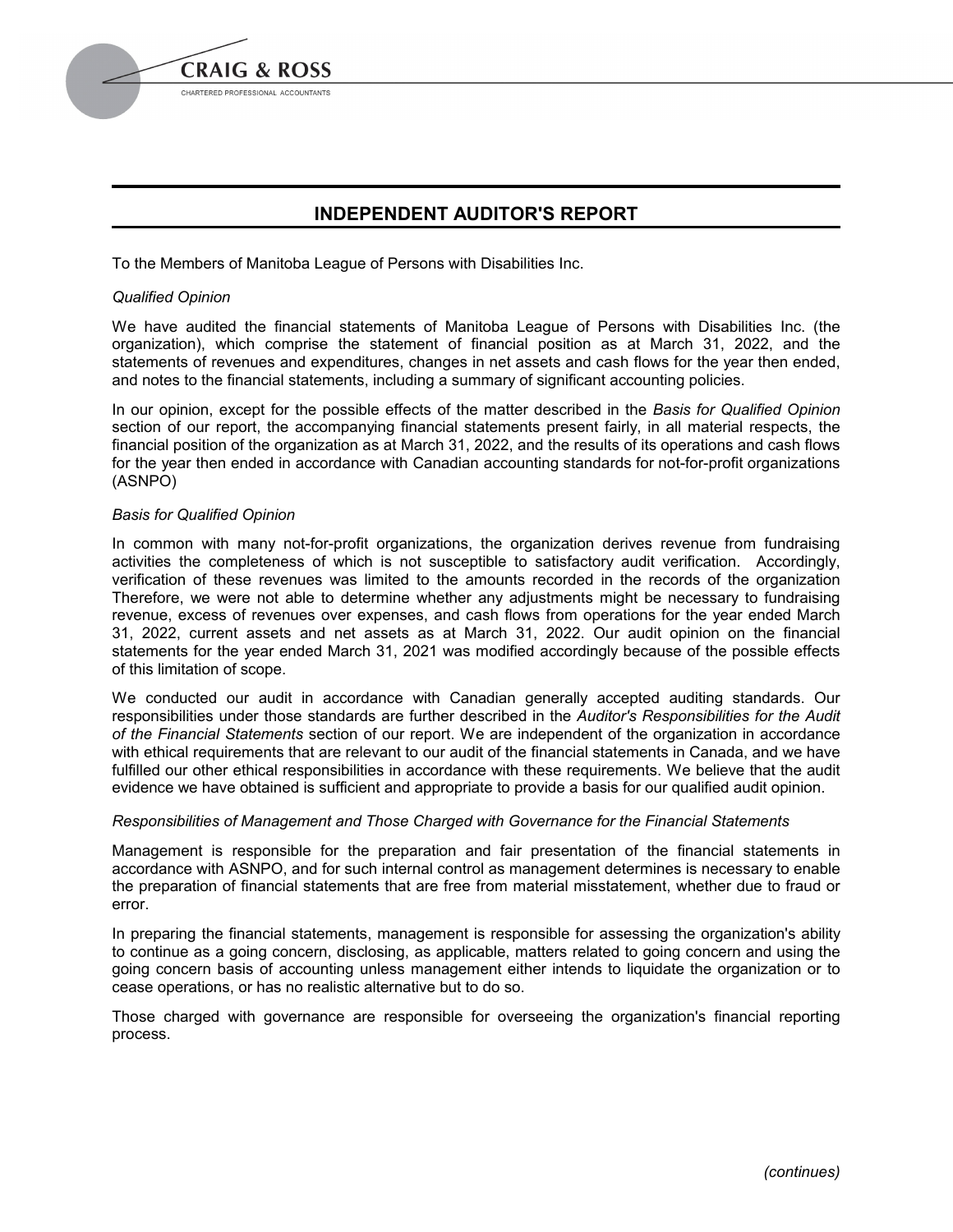Independent Auditor's Report to the To the Members of Manitoba League of Persons with Disabilities Inc. *(continued)*

### *Auditor's Responsibilities for the Audit of the Financial Statements*

Our objectives are to obtain reasonable assurance about whether the financial statements as a whole are free from material misstatement, whether due to fraud or error, and to issue an auditor's report that includes our opinion. Reasonable assurance is a high level of assurance, but is not a guarantee that an audit conducted in accordance with Canadian generally accepted auditing standards will always detect a material misstatement when it exists. Misstatements can arise from fraud or error and are considered material if, individually or in the aggregate, they could reasonably be expected to influence the economic decisions of users taken on the basis of these financial statements.

As part of an audit in accordance with Canadian generally accepted auditing standards, we exercise professional judgment and maintain professional skepticism throughout the audit. We also:

- Identify and assess the risks of material misstatement of the financial statements, whether due to fraud or error, design and perform audit procedures responsive to those risks, and obtain audit evidence that is sufficient and appropriate to provide a basis for our opinion. The risk of not detecting a material misstatement resulting from fraud is higher than for one resulting from error, as fraud may involve collusion, forgery, intentional omissions, misrepresentations, or the override of internal control.
- Obtain an understanding of internal control relevant to the audit in order to design audit procedures that are appropriate in the circumstances, but not for the purpose of expressing an opinion on the effectiveness of the organization's internal control.
- Evaluate the appropriateness of accounting policies used and the reasonableness of accounting estimates and related disclosures made by management.
- Conclude on the appropriateness of management's use of the going concern basis of accounting and, based on the audit evidence obtained, whether a material uncertainty exists related to events or conditions that may cast significant doubt on the organization's ability to continue as a going concern. If we conclude that a material uncertainty exists, we are required to draw attention in our auditor's report to the related disclosures in the financial statements or, if such disclosures are inadequate, to modify our opinion. Our conclusions are based on the audit evidence obtained up to the date of our auditor's report. However, future events or conditions may cause the organization to cease to continue as a going concern.
- Evaluate the overall presentation, structure and content of the financial statements, including the disclosures, and whether the financial statements represent the underlying transactions and events in a manner that achieves fair presentation.

We communicate with those charged with governance regarding, among other matters, the planned scope and timing of the audit and significant audit findings, including any significant deficiencies in internal control that we identify during our audit.

Craig & Ross

Chartered Professional Accountants 1515 One Lombard Place Winnipeg MB R3B 0X3 June 8, 2022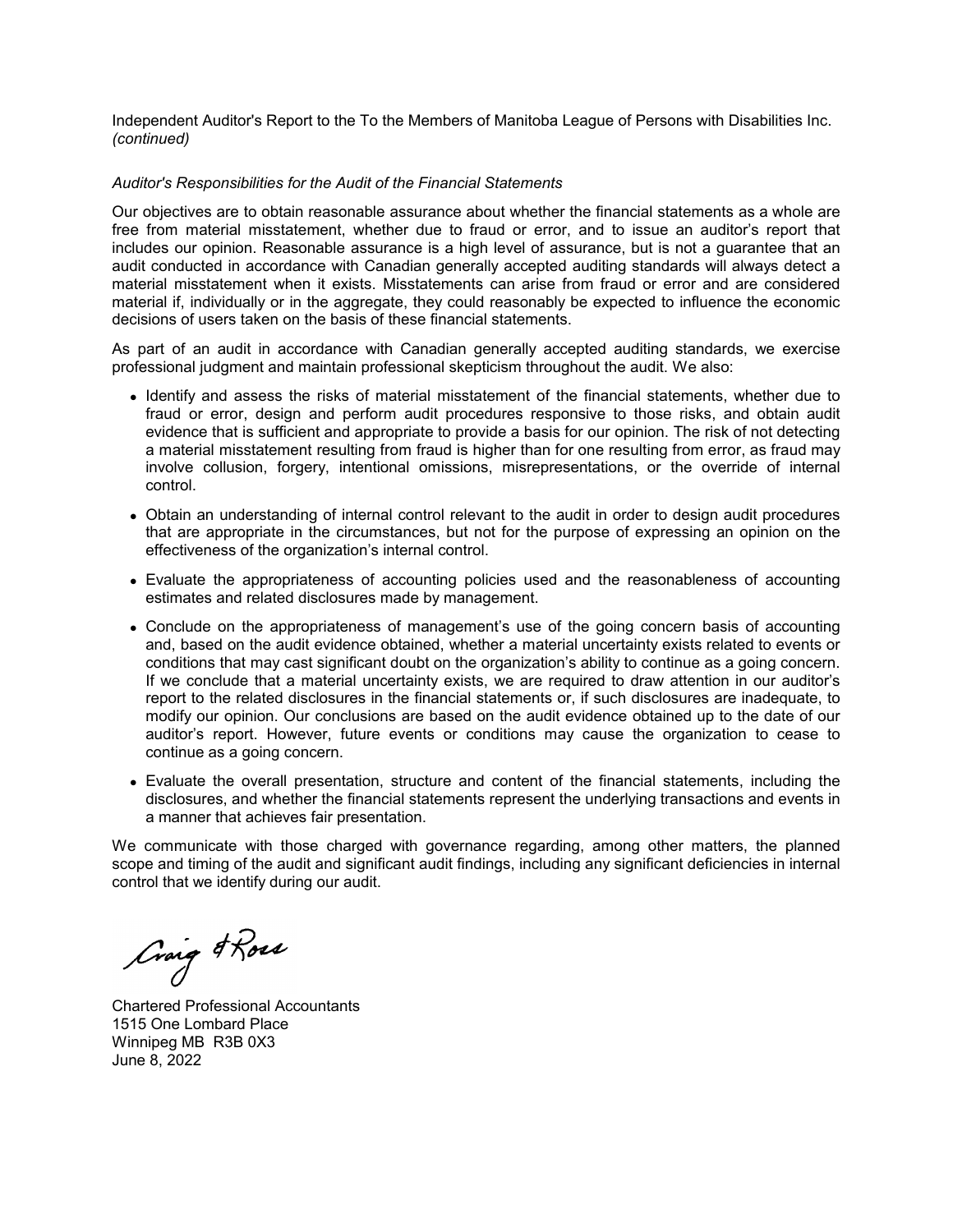### Statement of Financial Position

|                                                                                                                       | 2022 |                     | 2021             |  |
|-----------------------------------------------------------------------------------------------------------------------|------|---------------------|------------------|--|
| <b>ASSETS</b><br><b>CURRENT</b>                                                                                       |      |                     |                  |  |
| Cash                                                                                                                  | \$   | 45,163 \$           | 46,698           |  |
| Accounts receivable                                                                                                   |      | 3                   | 1,242            |  |
| Goods and services tax recoverable                                                                                    |      | 1,378               | 2,110            |  |
|                                                                                                                       |      |                     |                  |  |
|                                                                                                                       | S    | 46,544 \$           | 50,050           |  |
| <b>LIABILITIES</b><br><b>CURRENT</b><br>Accounts payable and accrued liabilities (Note 4)<br>Deferred Income (Note 5) | \$   | 11,760 \$<br>33,819 | 23,860<br>24,946 |  |
|                                                                                                                       |      | 45,579              | 48,806           |  |
| <b>NET ASSETS</b><br>Unrestricted                                                                                     |      | 965                 | 1,244            |  |
|                                                                                                                       | \$   | 46,544 \$           | 50,050           |  |

### Year Ended March 31, 2022

APPROVED BY THE BOARD:

**Chairperson**<br>
Chairperson

Director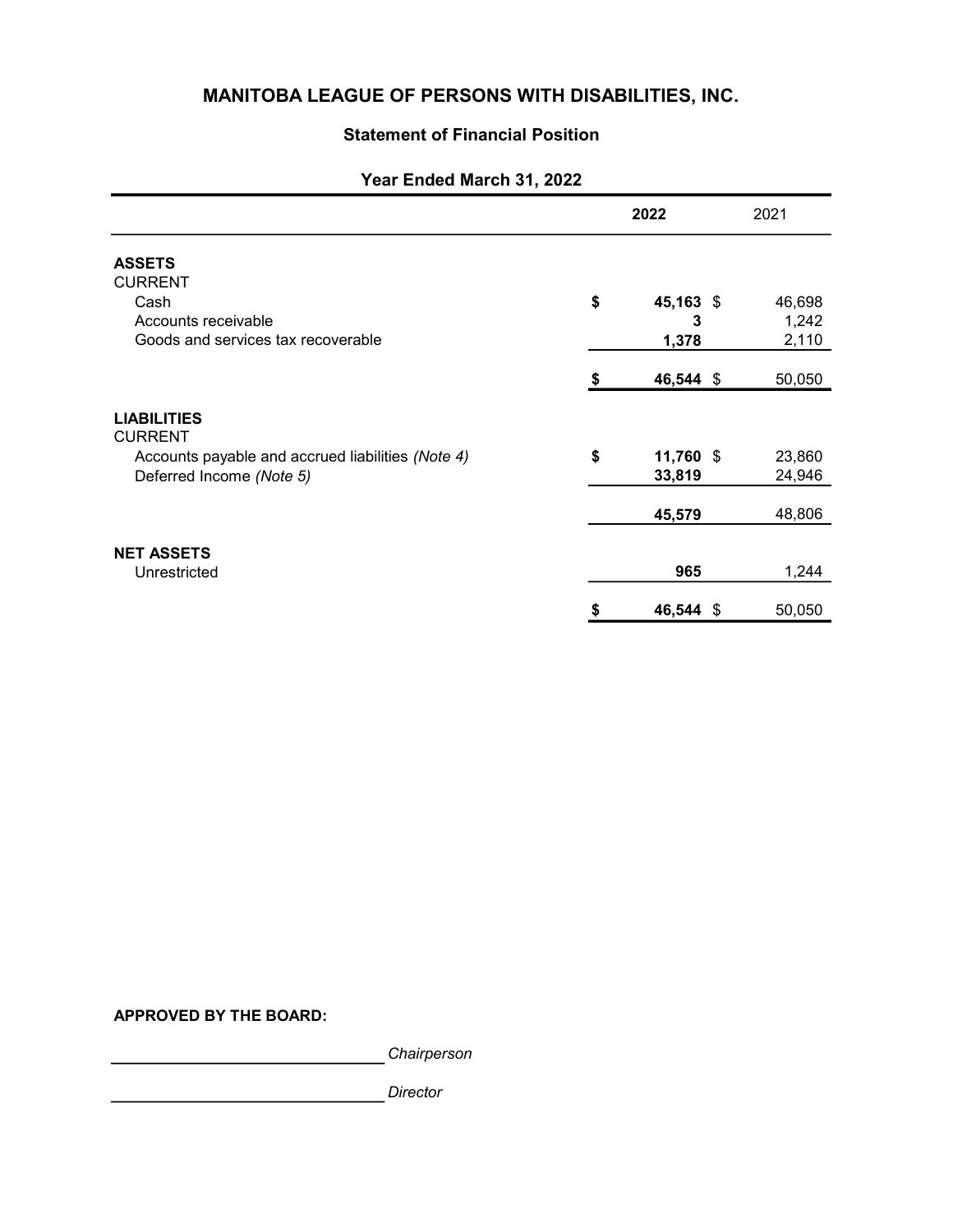# Statement of Operations

|                                                                                                                               | 2022                 | 2021                 |
|-------------------------------------------------------------------------------------------------------------------------------|----------------------|----------------------|
| <b>REVENUE</b><br><b>RESTRICTED</b>                                                                                           |                      |                      |
| Province of Manitoba - Department of Families                                                                                 | \$<br>$50,000$ \$    | 50,000               |
| University of Ontario                                                                                                         | 19,161               | 31,059               |
| Project revenue                                                                                                               | 24,066               | 8,965                |
| Grants                                                                                                                        | 10,250               | 18,896               |
| Wage subsidy                                                                                                                  |                      | 357                  |
|                                                                                                                               | 103,477              | 109,277              |
| <b>UNRESTRICTED</b><br>Michael John Rosner Fund at the Jewish Foundation of<br>Manitoba<br>Donations and fundraising<br>Other | 1,214<br>9,158<br>60 | 1,243<br>6,777<br>85 |
|                                                                                                                               | 10,432               | 8,105                |
|                                                                                                                               | 113,909              | 117,382              |
| <b>EXPENSES</b> (Schedule 1)                                                                                                  | 114,188              | 116,498              |
| <b>EXCESS (DEFICIENCY) OF REVENUE OVER EXPENSES</b>                                                                           | \$<br>$(279)$ \$     | 884                  |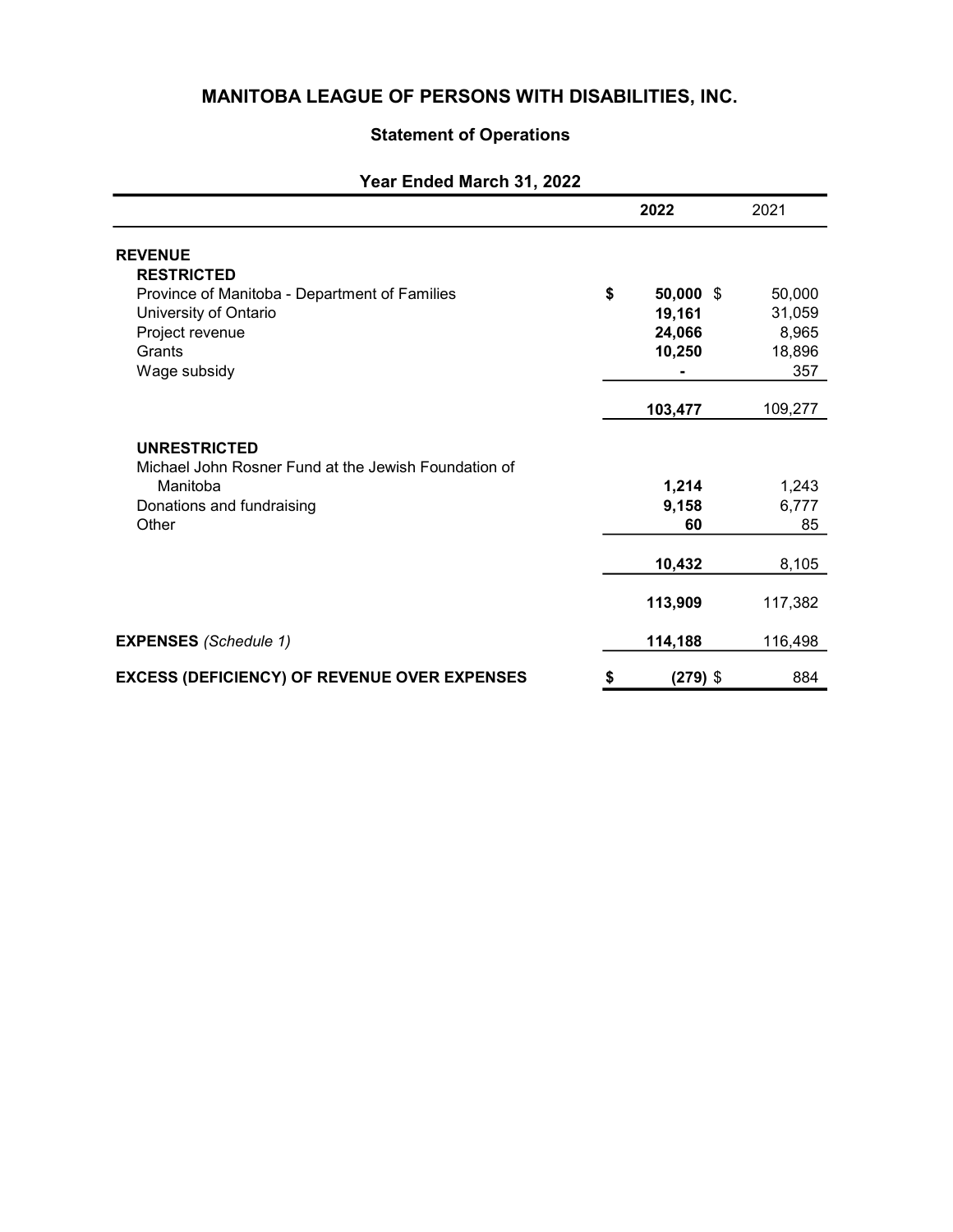# Statement of Changes in Net Assets

|                                                 | <b>Unrestricted</b> |      | 2022           |    | 2021  |  |
|-------------------------------------------------|---------------------|------|----------------|----|-------|--|
| <b>NET ASSETS - BEGINNING OF</b><br><b>YEAR</b> | \$<br>1,244         | - \$ | 1.244          | \$ | 360   |  |
| Capital asset additions                         | $\blacksquare$      |      | $\blacksquare$ |    |       |  |
| Excess (deficiency) of revenue<br>over expenses | (279)               |      | (279)          |    | 884   |  |
| <b>NET ASSETS - END OF YEAR</b>                 | \$<br>965           | S    | 965            | \$ | 1.244 |  |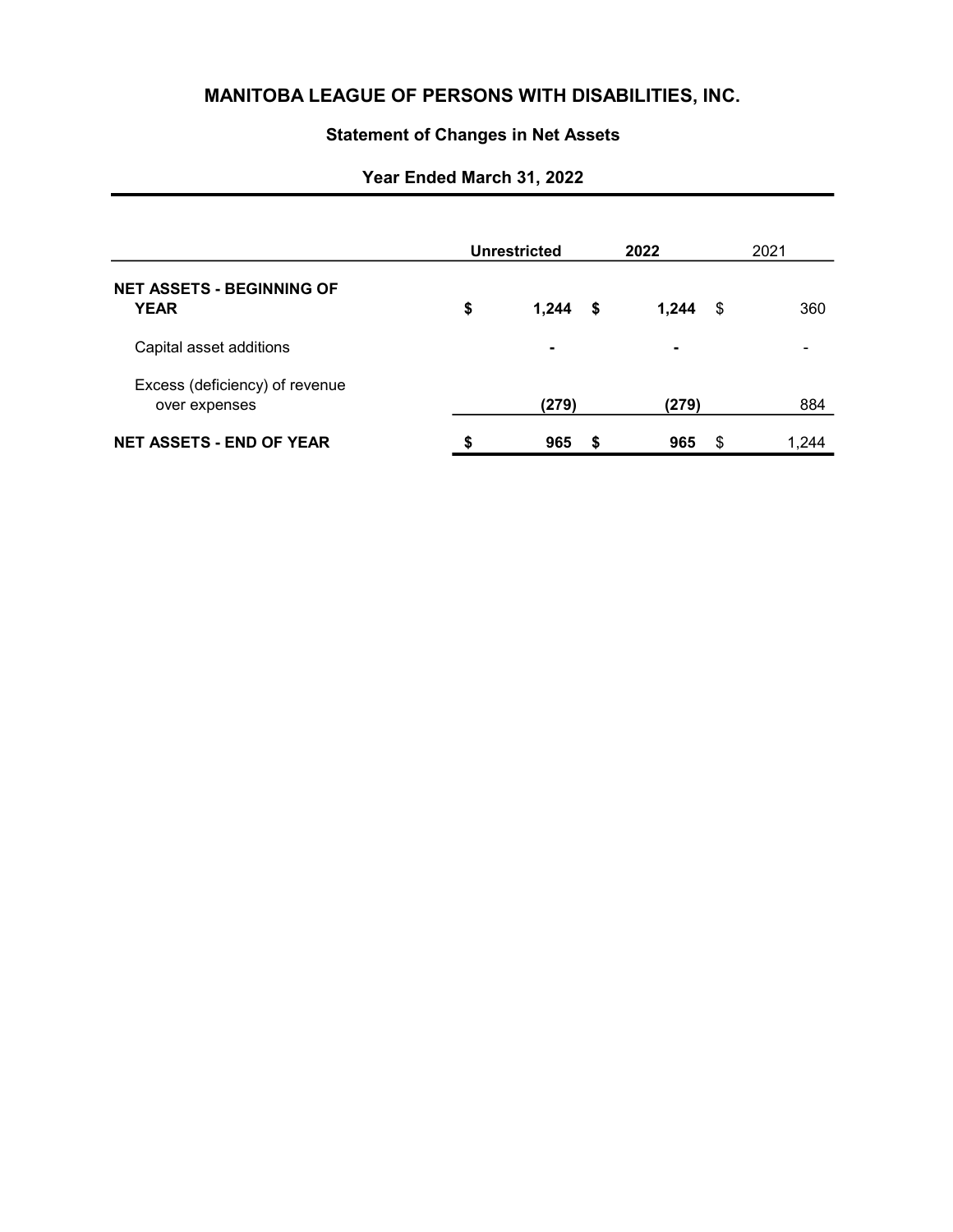# Statement of Cash Flows

|                                                                           | 2022             | 2021    |
|---------------------------------------------------------------------------|------------------|---------|
| <b>OPERATING ACTIVITIES</b>                                               |                  |         |
| Excess (deficiency) of revenue over expenses<br>Items not affecting cash: | \$<br>$(279)$ \$ | 884     |
| Amortization                                                              |                  | 2,958   |
|                                                                           | (279)            | 3,842   |
| Changes in non-cash working capital                                       |                  |         |
| Accounts receivable                                                       | 1,385            | 14,419  |
| Accounts payable and accrued liabilities                                  | (12, 100)        | (8,666) |
| Deferred Income                                                           | 8,873            | 15,346  |
| Goods and services tax payable                                            | 586              | (470)   |
|                                                                           | (1, 256)         | 20,629  |
|                                                                           |                  |         |
| Cash flows from (used by) operating activities                            | (1, 535)         | 24,471  |
| <b>INCREASE (DECREASE) IN CASH FLOW</b>                                   | (1, 535)         | 24,471  |
| CASH - BEGINNING OF YEAR                                                  | 46,698           | 22,227  |
| <b>CASH - END OF YEAR</b>                                                 | \$<br>45,163 \$  | 46,698  |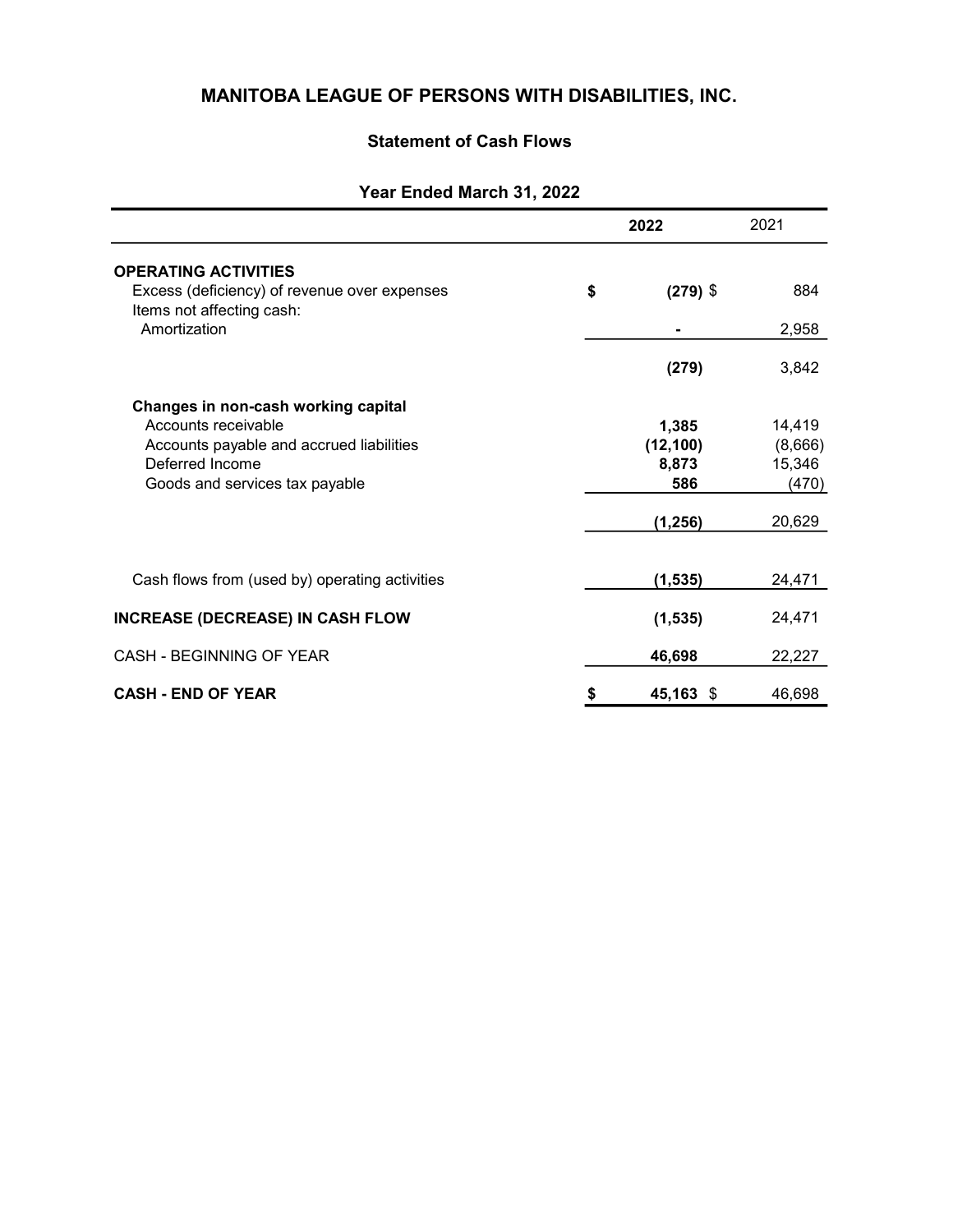# **MANITOBA LEAGUE OF PERSONS WITH DISABILITIES INC. Notes to Financial Statements Year Ended March 31, 2022**

### 1. PURPOSE OF THE ORGANIZATION

The Manitoba League of Persons with Disabilities, Inc. (the League) is a registered charity incorporated under the laws as non-profit organization without share capital. The League creates training for Accessibility by providing awareness training on challenges faced by disabled individuals.

As a registered charity, the League is exempt from paying income tax in accordance with Section 149 of the Canadian Income Tax Act.

### 2. SUMMARY OF SIGNIFICANT ACCOUNTING POLICIES

The financial statements were prepared in accordance with Canadian accounting standards for notfor-profit organizations (ASNFPO).

#### Capital Assets

Equipment is recorded at cost and amortized on a straight-line basis at a rate of 20% per annum. One-half amortization is recorded in the year of acquisition.

### Revenue recognition

Manitoba League of Persons with Disabilities Inc. follows the deferral method of accounting for contributions.

Restricted contributions are recognized as revenue in the year in which the related expenses are incurred. Unrestricted contributions are recognized as revenue when received or receivable if the amount to be received can be reasonably estimated and collection is reasonably assured.

Operating grants are recorded as revenue in the period to which they relate. Grants approved but not received at the end of an accounting period are accrued. Where a portion of a grant relates to related expenses that will be incurred in the future, it is deferred and recognized in the subsequent period.

Externally restricted contributions are recognized as revenue in the year in which the related expenses are recognized.

Contributions restricted for the purchase of capital assets are deferred and amortized into revenue on a straight-line basis at a rate corresponding with the amortization rate for the related capital assets.

#### Contributed services

The operations of the league depend on both the contribution of time by volunteers and donated materials from various sources. The fair value of donated materials and services cannot be reasonably determined and are therefore not reflected in these financial statements.

*(continues)*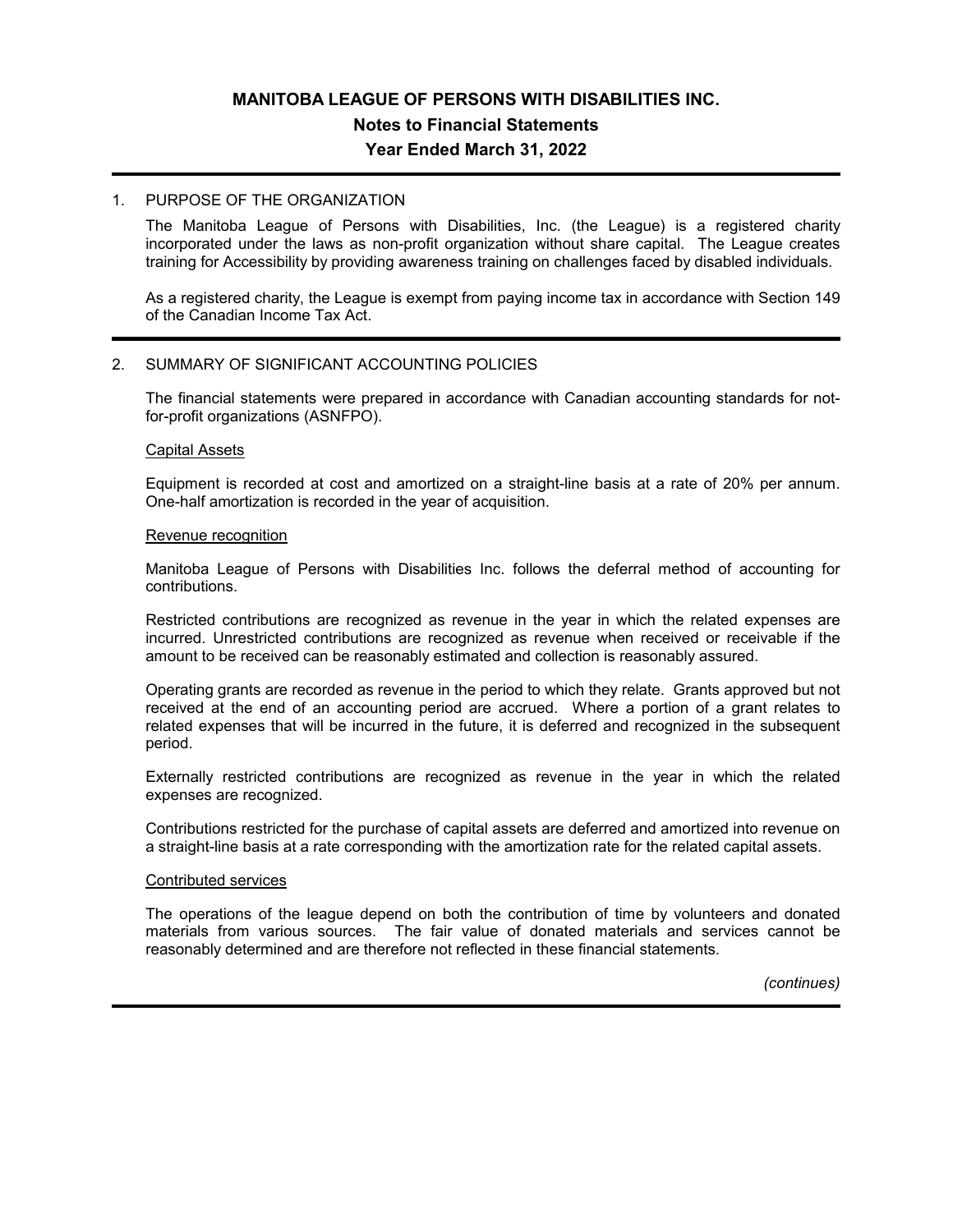# **MANITOBA LEAGUE OF PERSONS WITH DISABILITIES INC. Notes to Financial Statements Year Ended March 31, 2022**

### 2. SUMMARY OF SIGNIFICANT ACCOUNTING POLICIES *(continued)*

### Measurement uncertainty

The preparation of financial statements in conformity with Canadian accounting standards for not-forprofit organizations requires management to make estimates and assumptions that affect the reported amount of assets and liabilities, disclosure of contingent assets and liabilities at the date of the financial statements and the reported amounts of revenues and expenses during the period. Such estimates are periodically reviewed and any adjustments necessary are reported in earnings in the period in which they become known. Actual results could differ from these estimates.

### Financial instruments

Financial instruments are recorded at fair value when acquired or issued. In subsequent periods, financial assets with actively traded markets are reported at fair value, with any Unrealized gains and losses reported in income. All other financial instruments are reported at amortized cost, and tested for impairment at each reporting date. Transaction costs on the acquisition, sale, or issue of financial instruments are expensed when incurred.

### 3. ACCOUNTS PAYABLE AND ACCRUED LIABILITIES

|    |                                                                    | 2022                        |    | 2021                   |  |
|----|--------------------------------------------------------------------|-----------------------------|----|------------------------|--|
|    | Accounts payable<br>Accrued expenses<br>Government remittance      | \$<br>4,888<br>6,709<br>163 | \$ | 18,190<br>5,550<br>120 |  |
|    |                                                                    | \$<br>11,760                | \$ | 23,860                 |  |
| 4. | DEFERRED INCOME                                                    | 2022                        |    | 2021                   |  |
|    | New Horizons Project<br><b>CCRW Project</b><br><b>MCWD Project</b> | \$<br>25,000<br>8,819       | \$ | 5,785<br>19,161        |  |
|    |                                                                    | 33,819                      | \$ | 24,946                 |  |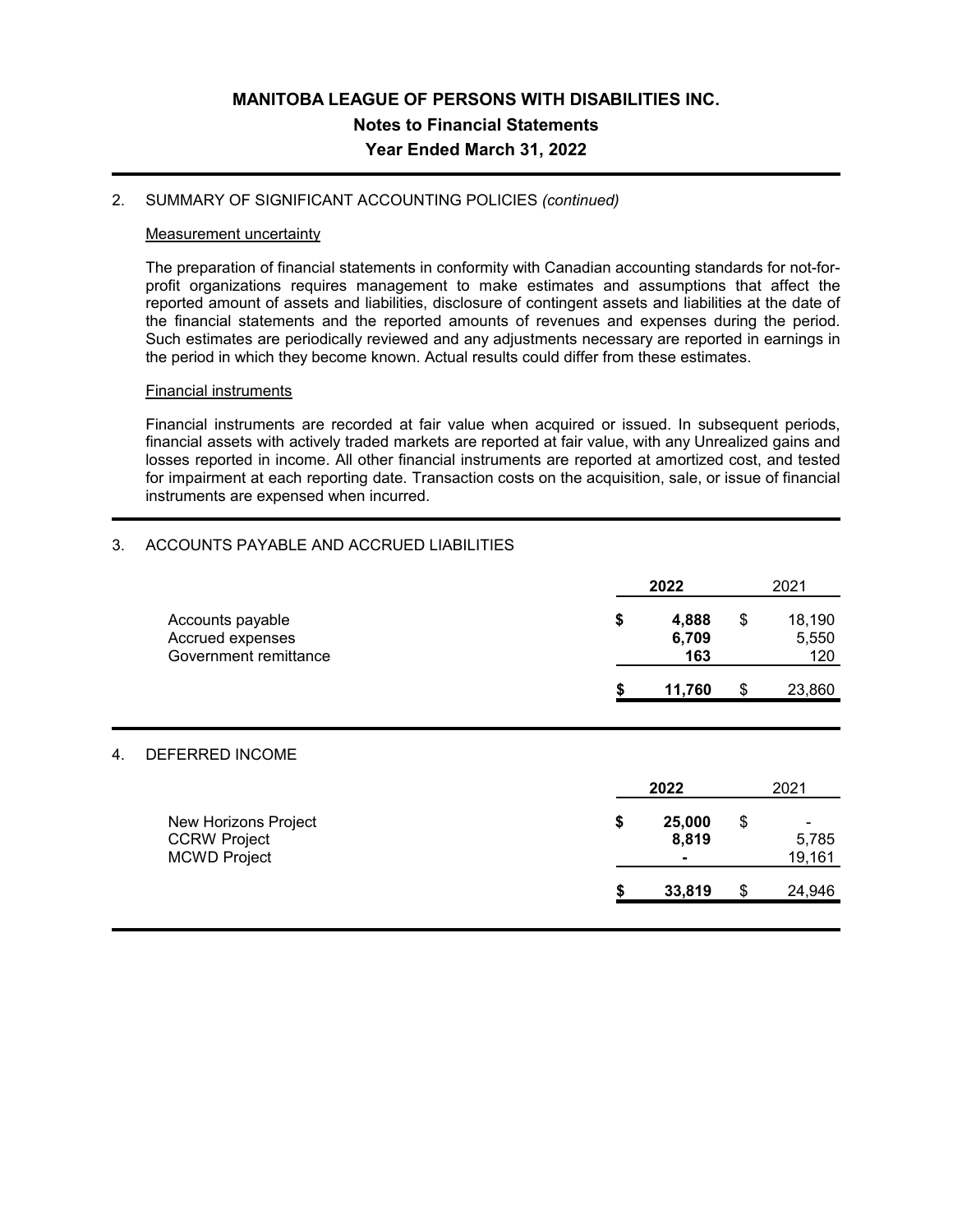# **MANITOBA LEAGUE OF PERSONS WITH DISABILITIES INC. Notes to Financial Statements Year Ended March 31, 2022**

### 5. FINANCIAL INSTRUMENTS

The League is exposed to various risks through its financial instruments and has a comprehensive risk management framework to monitor, evaluate and manage these risks. Management is of the opinion that it is not exposed to any significant currency, interest or other price risks related to their financial instruments. The following analysis provides information about the League's risk exposure and concentration as of March 31, 2022.

### Credit risk

Credit risk arises from the potential that a counter party will fail to perform its obligations. The organization is exposed to credit risk from customers. In order to reduce its credit risk, the organization reviews a new customer's credit history before extending credit and conducts regular reviews of its existing customers' credit performance. An allowance for doubtful accounts is established based upon factors surrounding the credit risk of specific accounts, historical trends and other information. The organization has a significant number of customers which minimizes concentration of credit risk.

#### Liquidity risk

Liquidity risk is the risk that an entity will encounter difficulty in meeting obligations associated with financial liabilities. The organization is exposed to this risk mainly in respect of its receipt of funds from its customers and other related sources, long-term debt, obligations under capital leases, contributions to the pension plan, and accounts payable.

Unless otherwise noted, it is management's opinion that the organization is not exposed to significant other price risks arising from these financial instruments.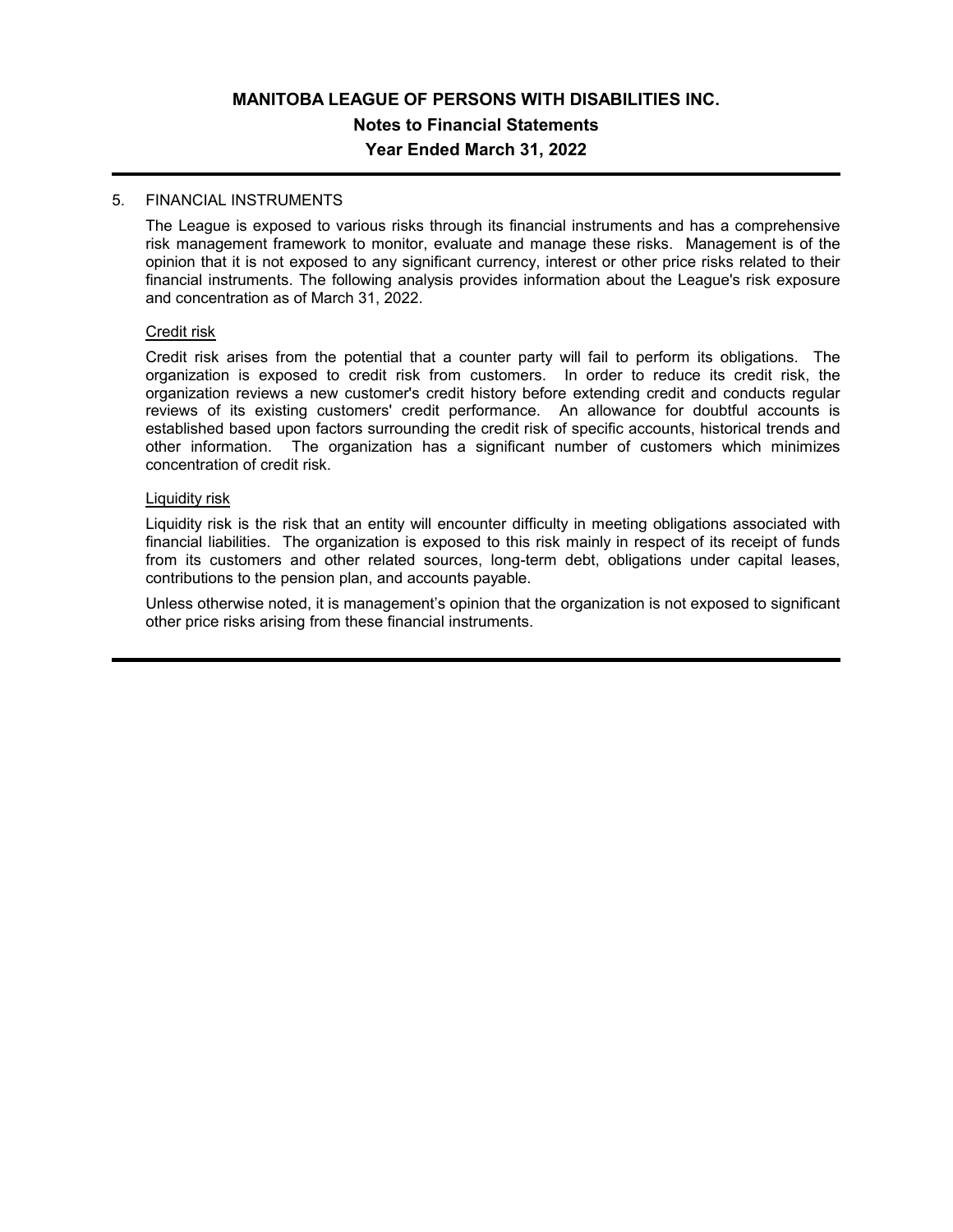Schedule 1

# Expenses

|                                                | 2022             | 2021    |
|------------------------------------------------|------------------|---------|
| Amortization                                   | \$<br>\$         | 2,958   |
| Consulting fees                                |                  | 11,722  |
| Insurance                                      | 2,608            | 1,017   |
| Meetings                                       |                  | 811     |
| Membership                                     | 95               | 95      |
| Office small equipment                         | 1,343            | 1,248   |
| Printing, postage, supplies and general office | 1,257            | 1,369   |
| Professional development                       |                  | 756     |
| Professional fees                              | 6,813            | 10,116  |
| Project costs                                  | 18,906           | 23,740  |
| Project costs - contractors                    | 56,389           | 26,303  |
| Rent                                           | 4,215            | 4,043   |
| Repairs and maintenance                        | 241              |         |
| Salaries and benefits                          | 19,149           | 29,216  |
| Staff transportation                           |                  | 53      |
| Telecommunication and website                  | 3,172            | 3,051   |
|                                                | \$<br>114,188 \$ | 116,498 |